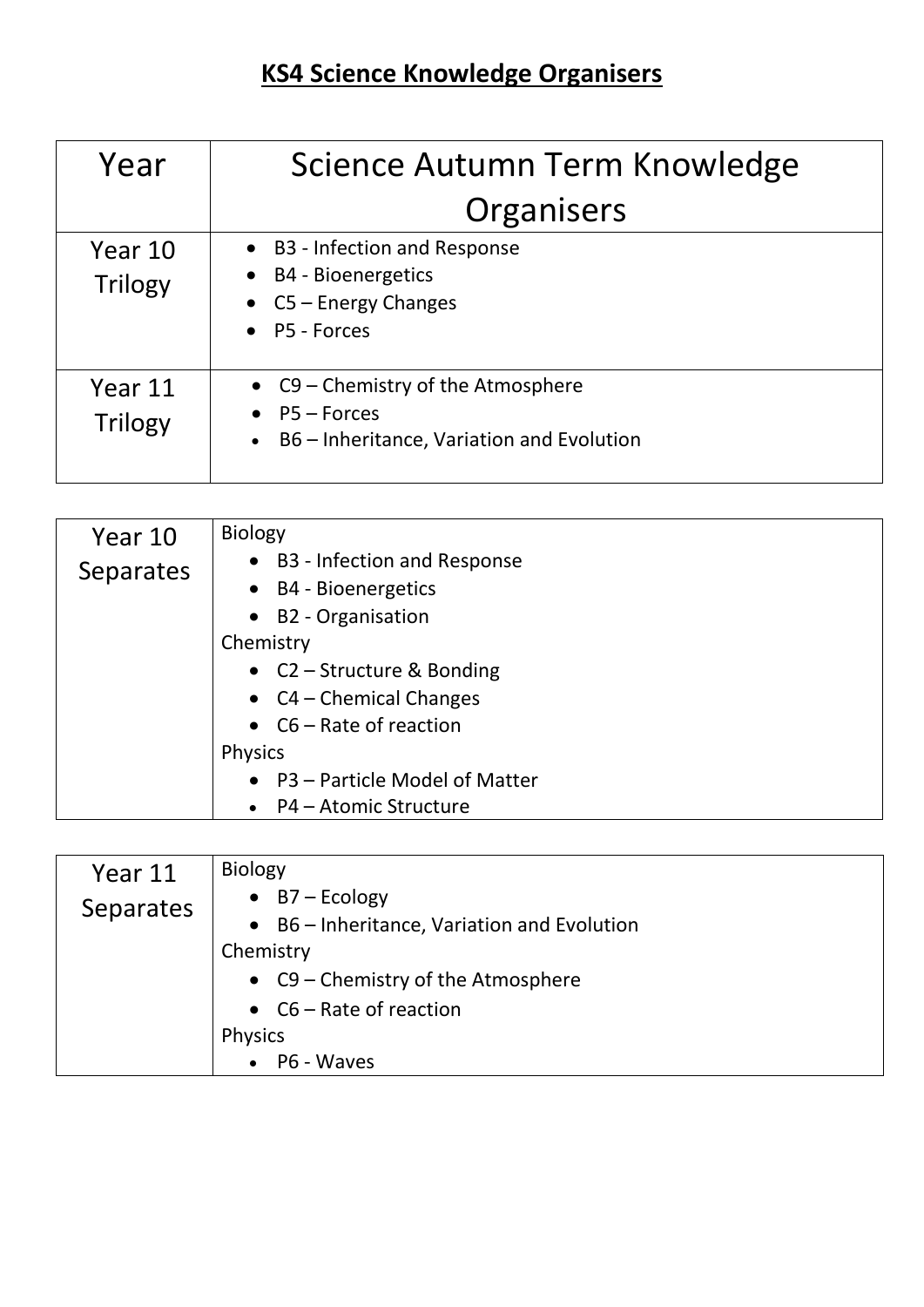| Year                      | Science Spring Term Knowledge Organisers                                                                                                           |
|---------------------------|----------------------------------------------------------------------------------------------------------------------------------------------------|
| Year 10<br><b>Trilogy</b> | $\bullet$ P6 – Waves<br>• C6 - Rate of Reaction<br>$\bullet$ B5 – Homeostasis and Response<br>• $C7 -$ Organic Chemistry<br>$\bullet$ B7 – Ecology |
| Year 11<br><b>Trilogy</b> | • $C6 - Rate$ of reaction<br>• P7 - Magnetism and Electromagnetism                                                                                 |

| Year 10   | <b>Biology</b>                  |
|-----------|---------------------------------|
| Separates | • B2 - Organisation             |
|           | • B5 - Homeostasis and Response |
|           | Chemistry                       |
|           | • $C6 - Rate$ of reaction       |
|           | • $C3 -$ Quantitative Chemistry |
|           | <b>Physics</b>                  |
|           | • $P2$ – Electricity            |
|           | • P5 - Forces                   |

| Year 11   | <b>Biology</b>                     |
|-----------|------------------------------------|
| Separates | $\bullet$ B7 – Ecology             |
|           | Chemistry                          |
|           | • C9 – Chemistry of the Atmosphere |
|           | • $C8 -$ Chemical Analysis         |
|           | • $C10 - Using Resources$          |
|           | <b>Physics</b>                     |
|           | $\bullet$ P5 - Forces              |
|           | P6 - Waves                         |